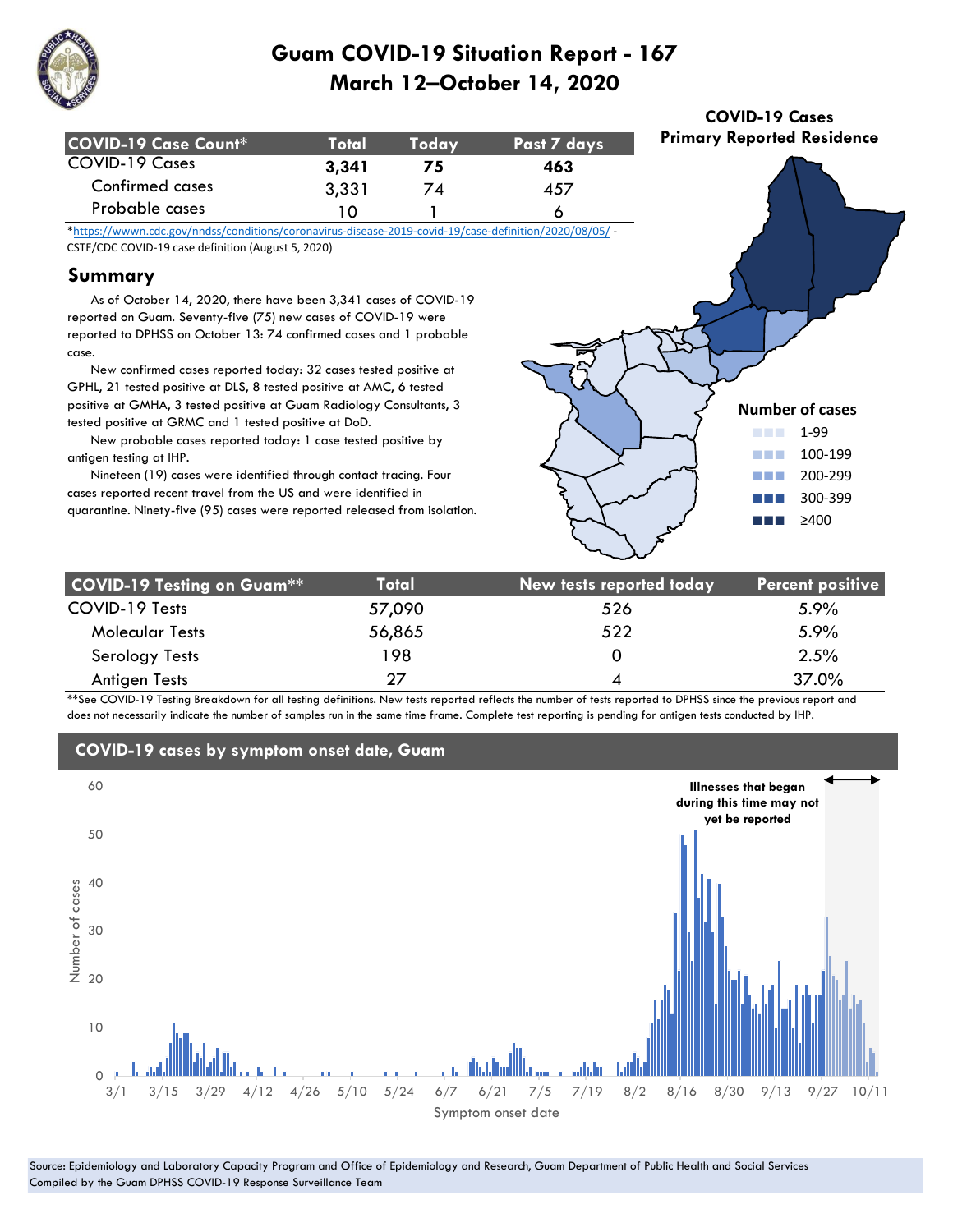

| <b>Case Breakdown</b>           |                |                  |       |                                   |       |
|---------------------------------|----------------|------------------|-------|-----------------------------------|-------|
| <b>Status</b>                   |                | Sex              |       | <b>Current isolation location</b> |       |
| COVID-19 deaths                 | 61             | Female           | 1,574 | Hospital                          | 59    |
| Cases in active isolationt      | 995            | Male             | 1,767 | Home                              | 769   |
| Cases not in isolation $\S$     | 2,285          | <b>Age Group</b> |       | Isolation facility                | 144   |
| Civilian                        | 3,059          | $0 - 9$          | 201   | Military                          | 23    |
| Military service member         | 282            | 10-19            | 327   | Epi-Link to COVID-19 case**       |       |
| Travel History <sup>11</sup>    | 172            | $20 - 29$        | 774   | Household contact                 | 966   |
| US                              | 145            | $30 - 39$        | 648   | <b>Community contact</b>          | 721   |
| Dubai                           | $\overline{2}$ | $40 - 49$        | 504   | Workplace contact                 | 300   |
| Japan                           |                | 50-59            | 477   | Healthcare contact                | 58    |
| Mexico                          |                | 60-69            | 276   | <b>Residence</b>                  |       |
| Philippines                     | 25             | 70-79            | 94    | North                             | 1,820 |
| Singapore                       |                | 80-89            | 32    | Central                           | 918   |
| <b>Identified in quarantine</b> | 143            | $90+$            | 8     | South                             | 430   |

*Note: Data for recent cases are preliminary and are updated based on findings from case investigations. Residence under investigation for 81 cases.*

### **COVID-19 cases by age group and sex**



#### **isolation location**

| Hospital                    | 59    |
|-----------------------------|-------|
| Home                        | 769   |
| Isolation facility          | 144   |
| Military                    | 23    |
| Epi-Link to COVID-19 case** |       |
| Household contact           | 966   |
| Community contact           | 721   |
| Workplace contact           | 300   |
| Healthcare contact          | 58    |
| Residence                   |       |
| North                       | 1,820 |
| Central                     | 918   |
| South                       | 430   |
| Homeless                    | 4     |
| Non-resident                | 87    |

† Cases that test positive for COVID-19 through follow-up molecular testing return to active isolation.

§ Cases not in isolation indicates the number of COVID-19 cases that are no longer in active isolation based on criteria outlined on page 4. Generally, the criteria assess time since COVID-19 symptom resolution and the date of their most recent positive diagnostic test to qualify for release from isolation.

¶ In the 14 days before symptom onset. Some cases traveled to more than one country. \*\* Some cases have more than one link to other COVID-19 cases.

#### **Number of cases in active isolation, cases not in isolation, and COVID-19 deaths, Guam**

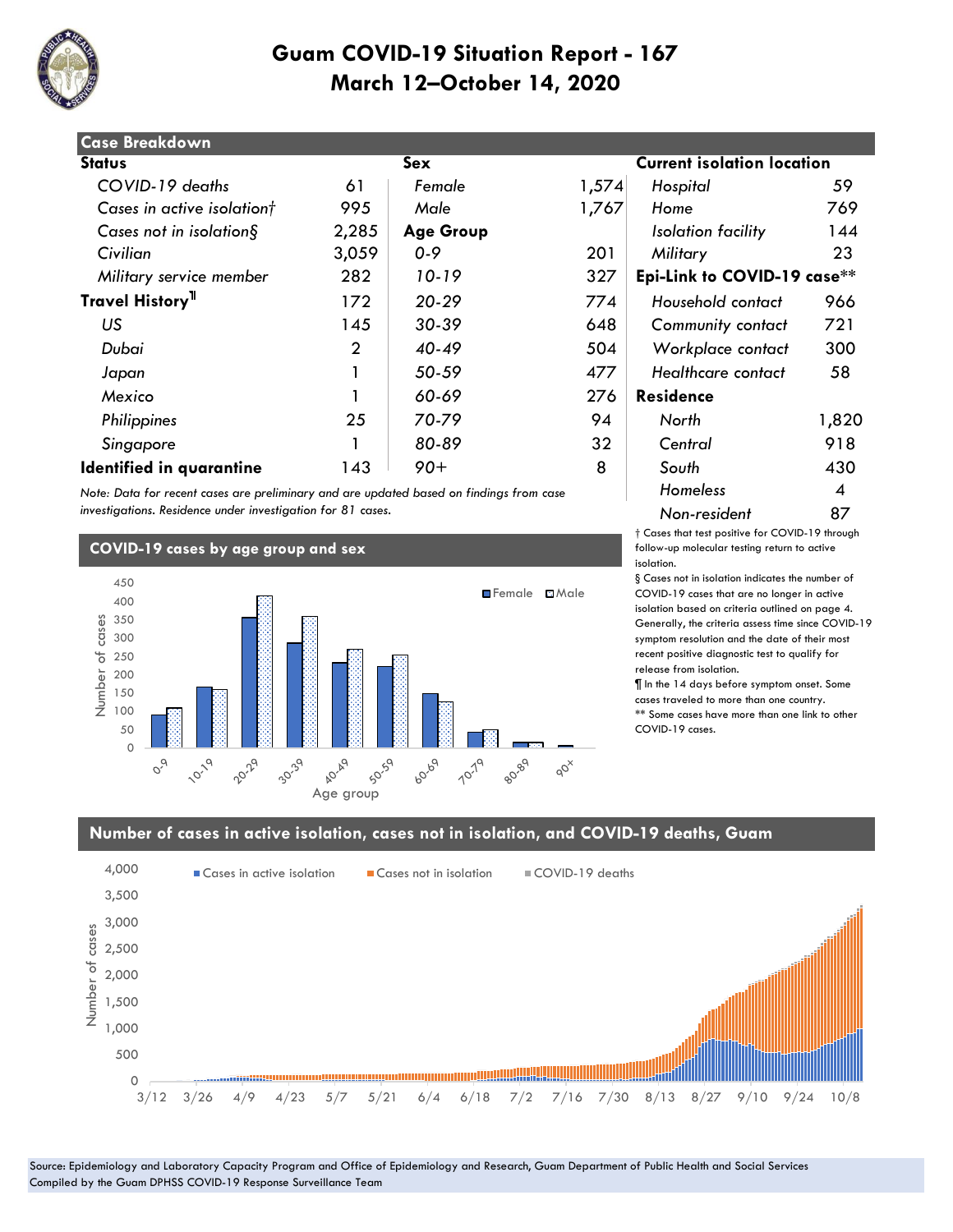

| <b>COVID-19 TESTING BREAKDOWN</b>       |              |                         |                  |                      |
|-----------------------------------------|--------------|-------------------------|------------------|----------------------|
| <b>MOLECULAR TESTS</b>                  | <b>TOTAL</b> | <b>TOTAL POSITIVES*</b> | <b>NEW TESTS</b> | <b>NEW POSITIVES</b> |
| <b>Guam Public Health Laboratory</b>    | 30,119       | 1,692                   | 286              | 32                   |
| <b>Diagnostic Laboratory Services</b>   | 8,099        | 555                     | 67               | 21                   |
| <b>Department of Defense</b>            | 7,763        | 488                     | 25               |                      |
| <b>Guam Memorial Hospital Authority</b> | 5,549        | 258                     | 37               |                      |
| <b>Guam Regional Medical City</b>       | 3,463        | 165                     | 51               |                      |
| <b>Private Clinics**</b>                | 1,855        | 171                     | 56               |                      |
| <b>Guam National Guard Laboratory</b>   | 17           |                         |                  | O                    |
| <b>SEROLOGY TESTS</b>                   | <b>TOTAL</b> | <b>TOTAL POSITIVES</b>  | <b>NEW TESTS</b> | <b>NEW POSITIVES</b> |
| <b>Diagnostic Laboratory Services</b>   | 190          | 5                       |                  |                      |
| <b>Department of Defense</b>            | 8            |                         |                  |                      |
| <b>ANTIGEN TESTS</b>                    | <b>TOTAL</b> | <b>TOTAL POSITIVES</b>  | <b>NEW TESTS</b> | <b>NEW POSITIVES</b> |
| <b>Private Clinics***</b>               | 27           | 10                      |                  |                      |

Total tests is defined as the number of tests with conclusive results not including follow-up testing for known COVID-19 cases. New tests reported today is defined as the total tests reported to DPHSS since the last Situation Report. Percent positive is defined as number of people with a positive test result, out of all people with COVID-19 testing. Total positives is defined as the number of people with a positive test result.

\*Two additional confirmed cases tested positive through molecular testing at an out-of-state laboratory.

\*\*Clinics included: American Medical Center, Guam Medical Care, Guam Radiology Consultants, and One Love Pediatrics. \*\*\*Clinics included: Guam Medical Care and IHP Medical Group.

### **COVID-19 testing by day of test, Guam**



*Note: Data for recent cases are preliminary and are updated based on findings from case investigations.*

Source: Epidemiology and Laboratory Capacity Program and Office of Epidemiology and Research, Guam Department of Public Health and Social Services Compiled by the Guam DPHSS COVID-19 Response Surveillance Team

Contacts tested by DPHSS 3,480 28 Cases identified through contact tracing 1,218 19